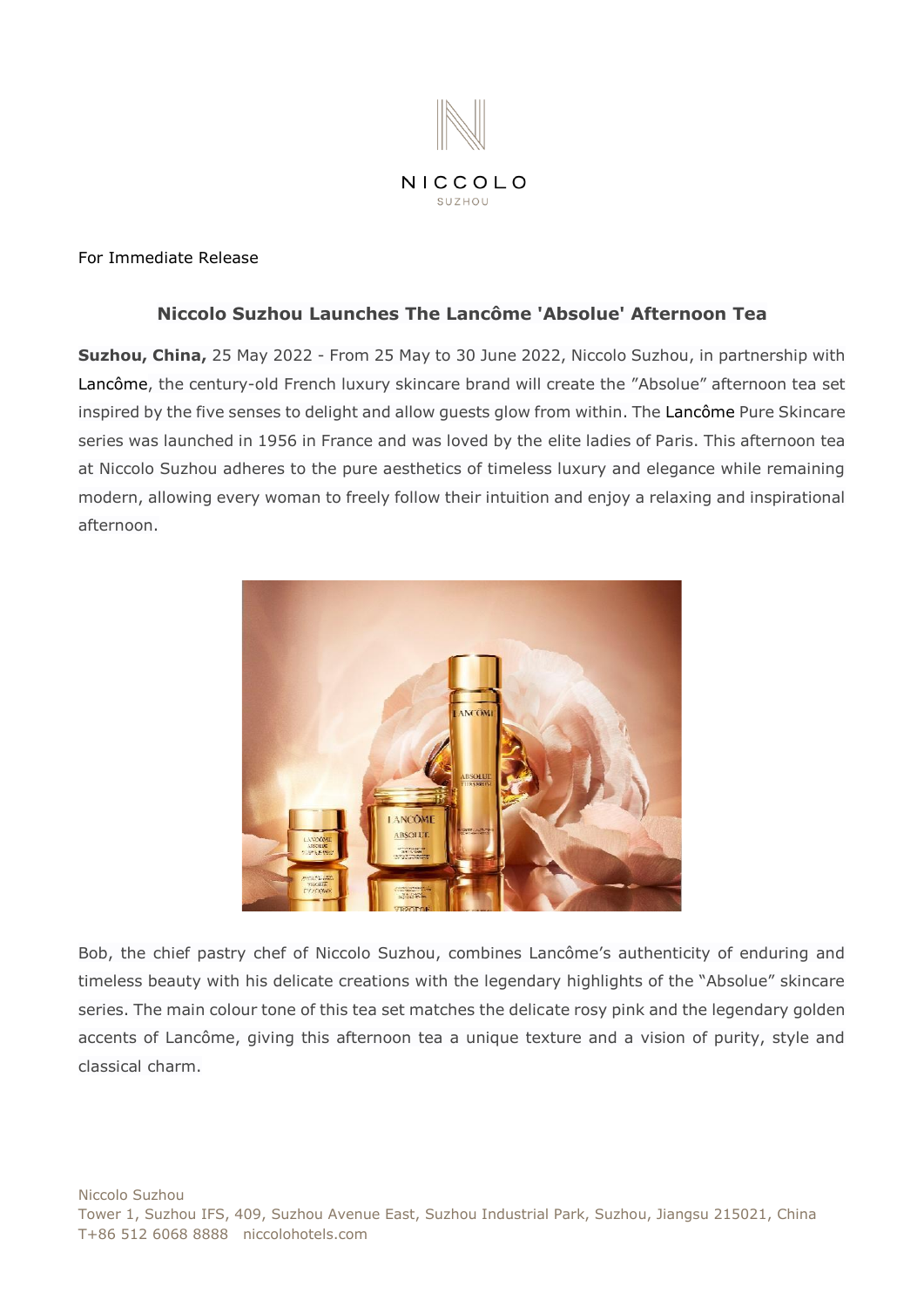

## NICCOLO SUZHOU



## **Niccolo Suzhou X Lancôme 'Absolue' Afternoon Tea**

The "Absolue" Lancôme afternoon Tea at Niccolo Suzhou includes: 5 tailor-made savoury desserts and 6 "Absolue" themed desserts, 2 types of Scones, pass-around ice cream and selected coffee or tea. There are also selected oysters with custom Niccolo caviar, paired with our lightly chilled Niccolo Prosecco. Experience the extraordinary, themed afternoon tea while overlooking the impeccable city views in The Tea Lounge on the 115th floor.

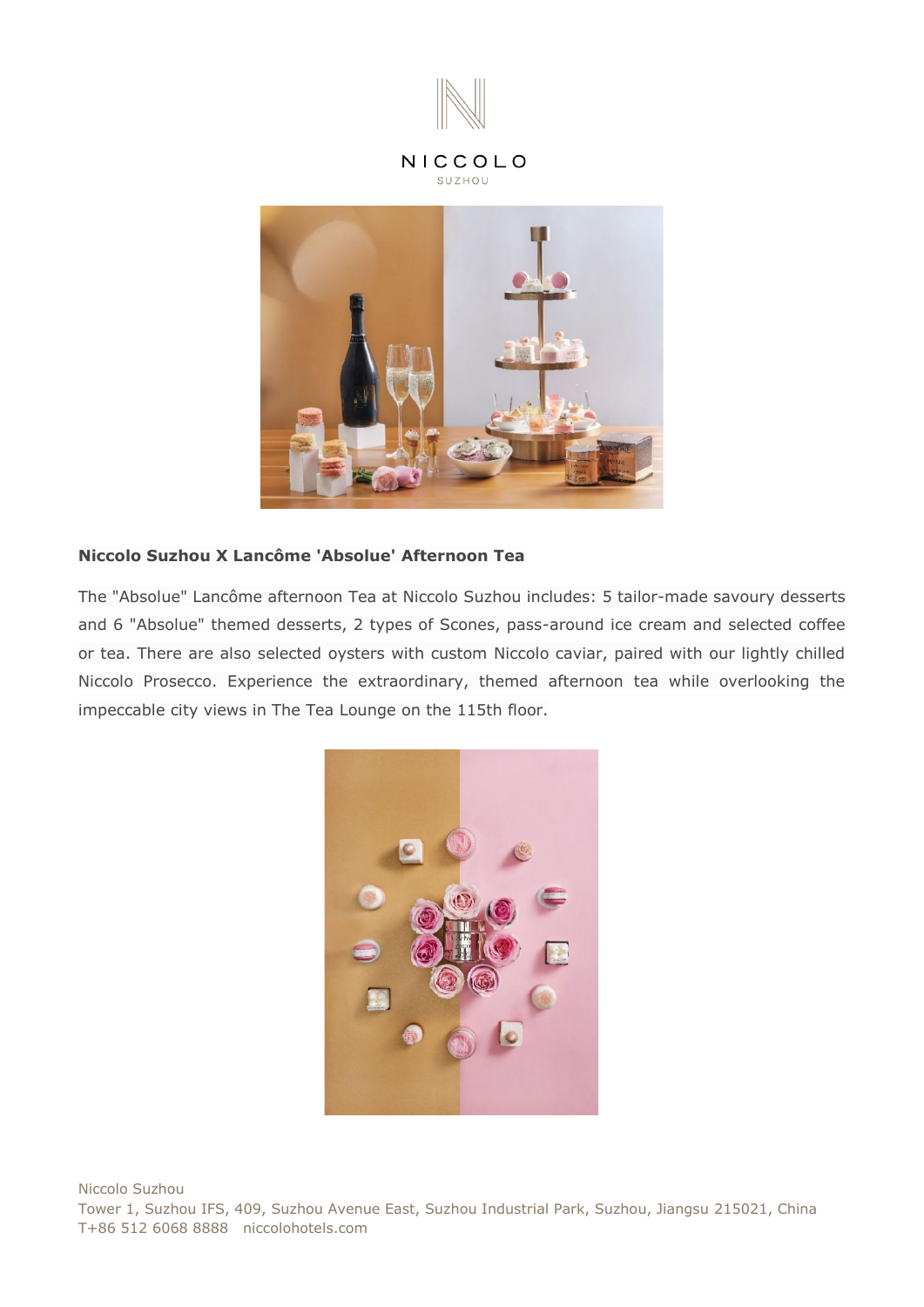

## NICCOLO SUZHOU

# **Niccolo Suzhou X Lancôme 'Absolue' Afternoon Tea**

Time: 14:00 – 17:00 Daily

RMB 588 net including petit oysters with Niccolo Caviar, plus two glasses of Niccolo Prosecco.

## RMB 698 net

including petit oysters with Niccolo Caviar, two glasses of Niccolo Prosecco, plus one Lancôme specialized skincare box valued at RMB1,000.

\* The above price is only exclusive for fans.



The "Absolue" Lancôme afternoon Tea brings a stylish and creative experience to our distinguished guests while they revel in their time with us above the clouds. Upon purchasing this afternoon tea set, guests can easily register via WeChat to redeem their own "the journey of the five senses" skincare gift box from Lancôme, valued at RMB1,000, inclusive of the ABSOLUE revitalizing eye cream (3 ml), ABSOLUE soft cream (5 ml) and the revitalizing toning lotion (15 ml).

Niccolo Suzhou Tower 1, Suzhou IFS, 409, Suzhou Avenue East, Suzhou Industrial Park, Suzhou, Jiangsu 215021, China T+86 512 6068 8888 niccolohotels.com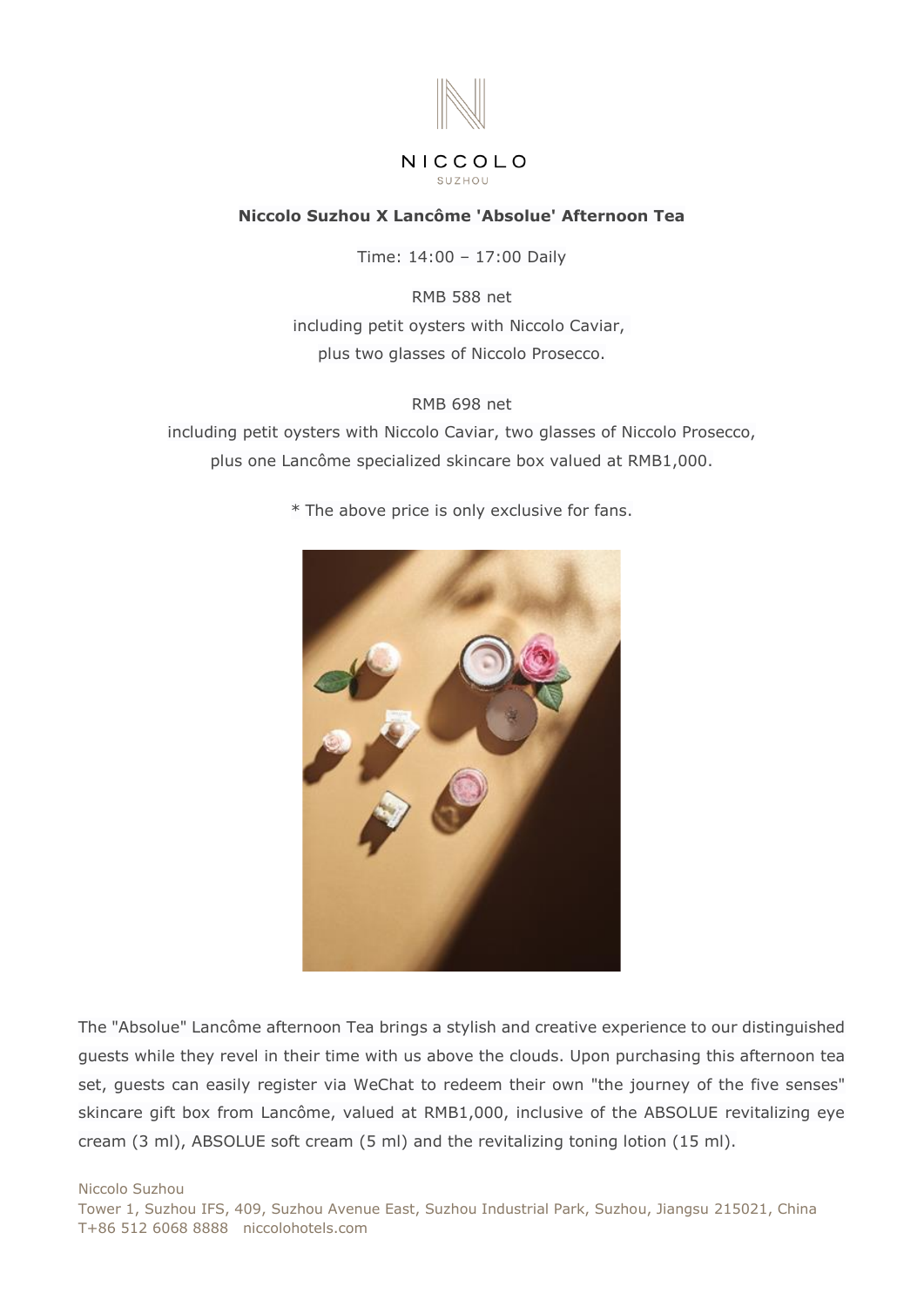

Guests may take the Lancôme skincare gift set home after enjoying the tailor-made Lancôme afternoon tea above the clouds at Tea Lounge on the 115th floor, continuing this sensational indulgence from our place to yours.

### **Dessert recommendations:**



**Rose Lychee Dome:** The inspiration comes from Lancôme's iconic brand, the symbol of the rose, plus the tribute to the rose as the ultimate source of extraordinary revitalization. The Rose lychee mousse is filled with rose cream and lychee pulp, wrapped in a round white chocolate shell, and topped with a pink chocolate rose to highlight the delicacy and sweetness. This dessert tastes sweet and sour, and rich with a mixed texture of chocolate crisp with a light rose scent.

**White peach cheese mousse:** The white peach cheesecake is inspired by the iconic Lancôme soft cream. The dessert is made of crystal-clear peach jam mixed with aromatic cream cheese mousse, which is exquisitely reproduced in bottled of the cream container itself. The aroma of white peach jam mixed with the silky texture of cream cheese brings a heavenly experience to dessert lovers palates.

**Bailey's raspberry Cube:** A white chocolate cube cake with sweet and sour raspberry jam and melt-in-your-mouth Bailey's creme topped with high-speckled pink curds, this Bailey's Raspberry Cube dessert is inspired by the prestige concentrated of the rose serum of Lancôme that symbolizes the pure essence of rose petals, offering a divine sensation as a pleasant retreat.

#### Niccolo Suzhou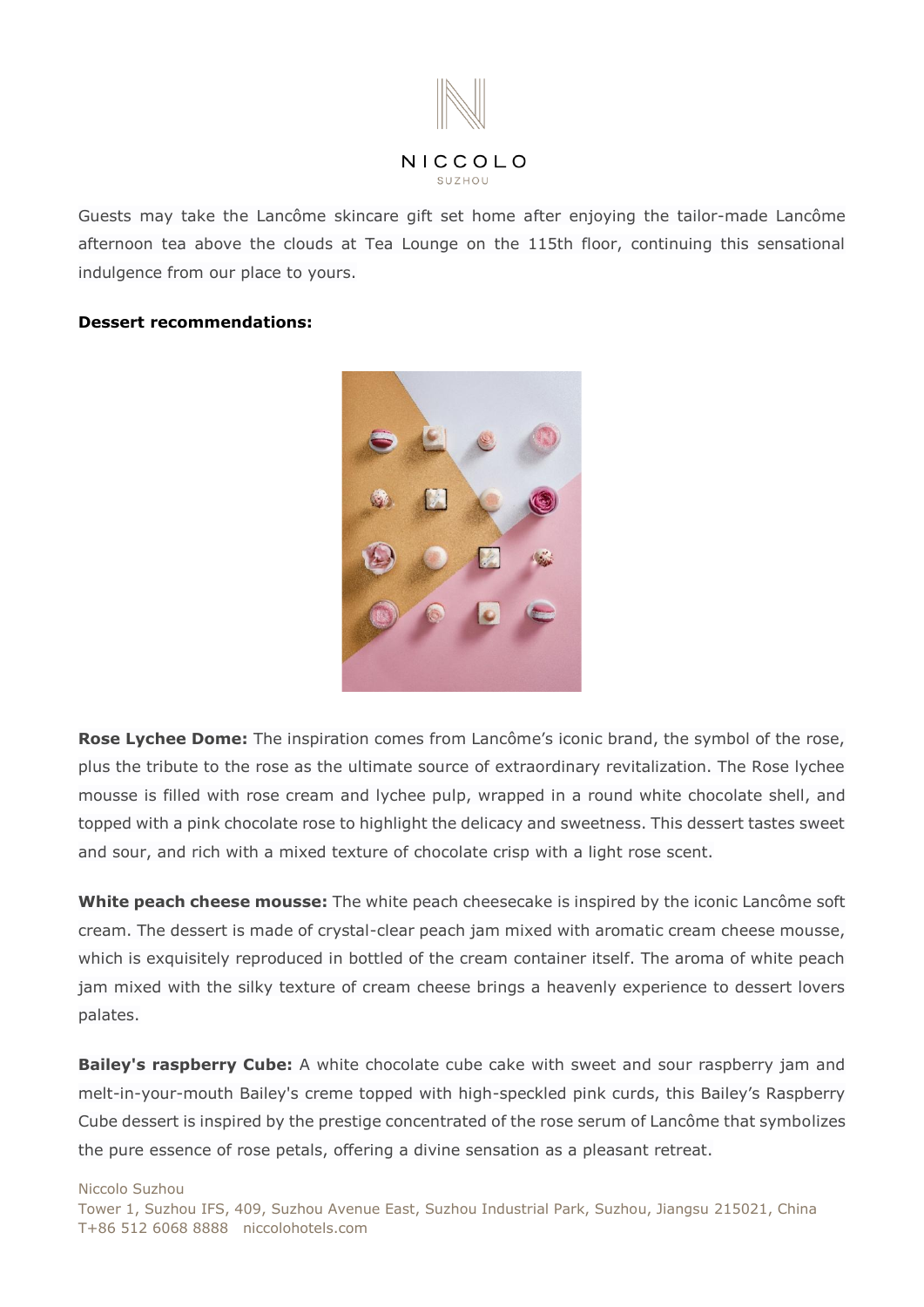

## NICCOLO SUZHOU



For more information, please visit the official WeChat account "Niccolo Suzhou". Or call Niccolo Suzhou at [tel: 0512 6068 8888.](tel:%200512%206068%208888)

## **The Tea Lounge**

A treasured tradition receives stylish and artistic treatment at The Tea Lounge on level 115. Ideal for guests in search of the quintessential tea experience, The Tea Lounge offers an exclusive selection of specially curated teas and coffees served with exquisite Western and Asian homemade sweet and savoury signature delicacies. With stunning views of Jinji Lake, the Afternoon Tea at Niccolo Suzhou is the talk of the town and a must-try, sought-after ritual for Suzhou visitors and connoisseurs.



Niccolo Suzhou

Tower 1, Suzhou IFS, 409, Suzhou Avenue East, Suzhou Industrial Park, Suzhou, Jiangsu 215021, China T+86 512 6068 8888 niccolohotels.com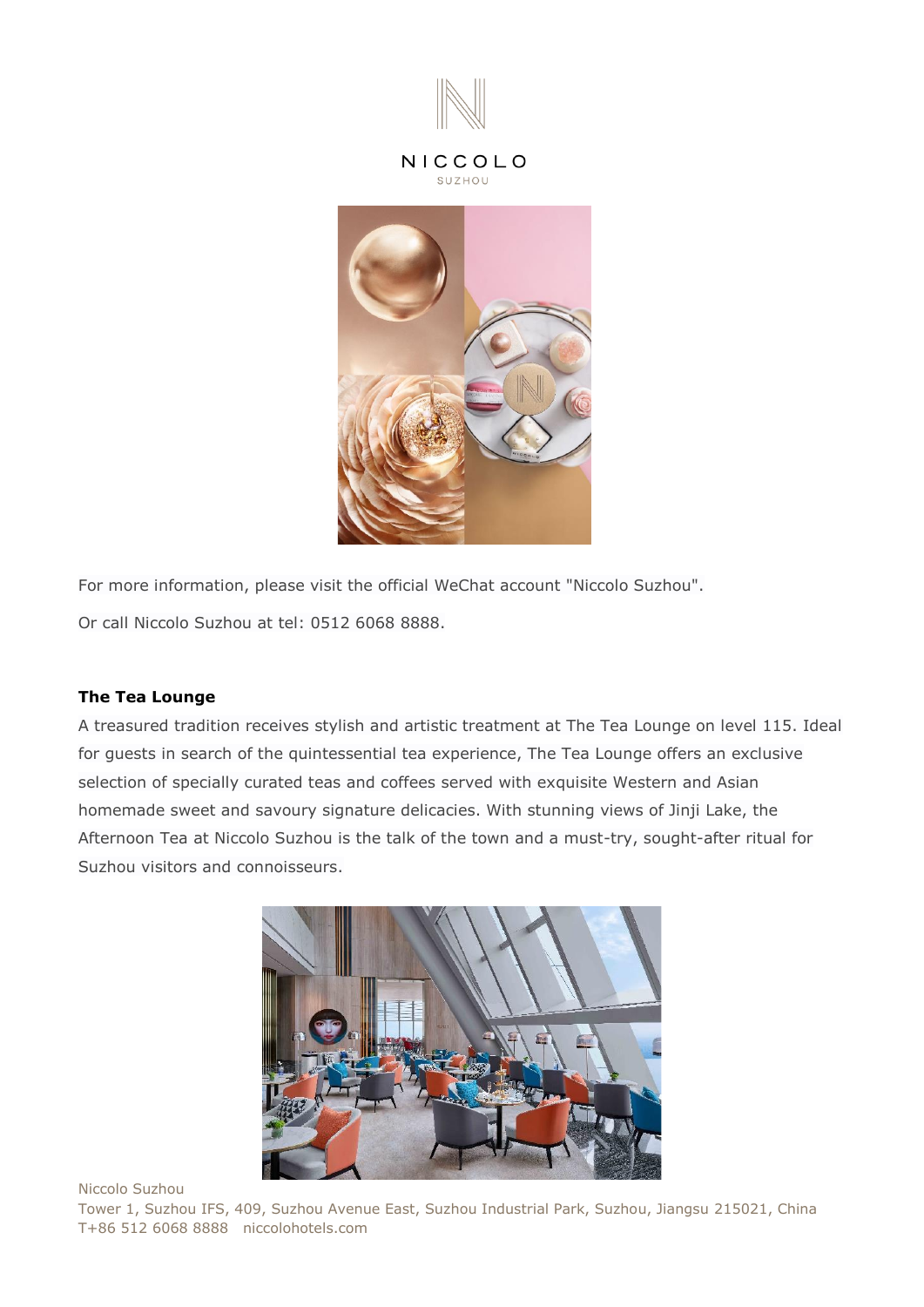

Location: Hotel 115 Floor Operation Hours: 10:00 – 22:00

For reservations, please call Niccolo Suzhou at [Tel: 0512 6068 8888](tel:%200512%206068%208888) at least one day in advance.

# **About Our Partners - Lancôme**

Lancôme was founded in 1935 in Paris, France, by Armand Petitjean. After 87 years the brand has left its timeless footprint of luxury and modern elegance on the world. As the eternal muse of Lancôme, the rose is not simply the symbol of the brand, but also the sole source of inspiration for extraordinary efficacy and ultimate indulgence. The "Absolue" collection launched back in 1965 was the timeless anti-aging legend in its name as the ultimate interpretation of the rose and divine earth power. Once launched, it successfully became one of the most beloved skincare products of the elite ladies of France.

As time goes by, Lancôme never fails to impress by adhering to its delicate craftsman's spirit to create luxurious skincare products that evolve with modern technology and the "Absolue" collection now has claimed its place in its range and passes on the true indulgence and ultimate skincare fulfilment to you to experience the timelessness in the power of the rose.

# **About Niccolo Suzhou**

# **NEW ENCOUNTERS. TIMELESS PLEASURES.**

Niccolo Suzhou features 233 spacious, chic and elegant guestrooms including 20 suites. Sky-high destination dining offers include Niccolo Kitchen, The Tea Lounge and BAR 115. The event spaces on the 116th floor make the perfect venues for various occasions, while the ultimate sanctuary of well-being and fitness on the 117th floor delivers an exquisite experience for the senses. For more information, visit [niccolohotels.com.](file:///I:/4%20-%20MARCOM/3.%20PR/3.%20Press%20Release/2021.4.16%20approve/Niccolo%20Suzhou%20features%20233%20spacious,%20chic%20and%20elegant%20guestrooms%20including%2020%20suites.%20Sky-high%20destination%20dining%20offers%20include%20Niccolo%20Kitchen,%20The%20Tea%20Lounge%20and%20Bar%20115.%20The%20event%20spaces%20on%20the%20116th%20floor%20make%20the%20perfect%20venues%20for%20various%20occasions,%20while%20the%20ultimate%20sanctuary%20of%20well-being%20and%20fitness%20on%20the%20117th%20floor%20delivers%20an%20exquisite%20experience%20for%20the%20senses.%20For%20further%20information,%20please%20contact%20your%20travel%20professional%20or%20visit%20niccolohotels.com.)

# **About GHA DISCOVERY**

Launched in 2010, GHA DISCOVERY is the world's largest loyalty programme for independent hotel brands, featuring more than 500 hotels, resorts and palaces across 35 brands. Members enjoy VIP recognition, thoughtful benefits and generous rewards at home or away. Recently the programme has evolved to include an additional tier and